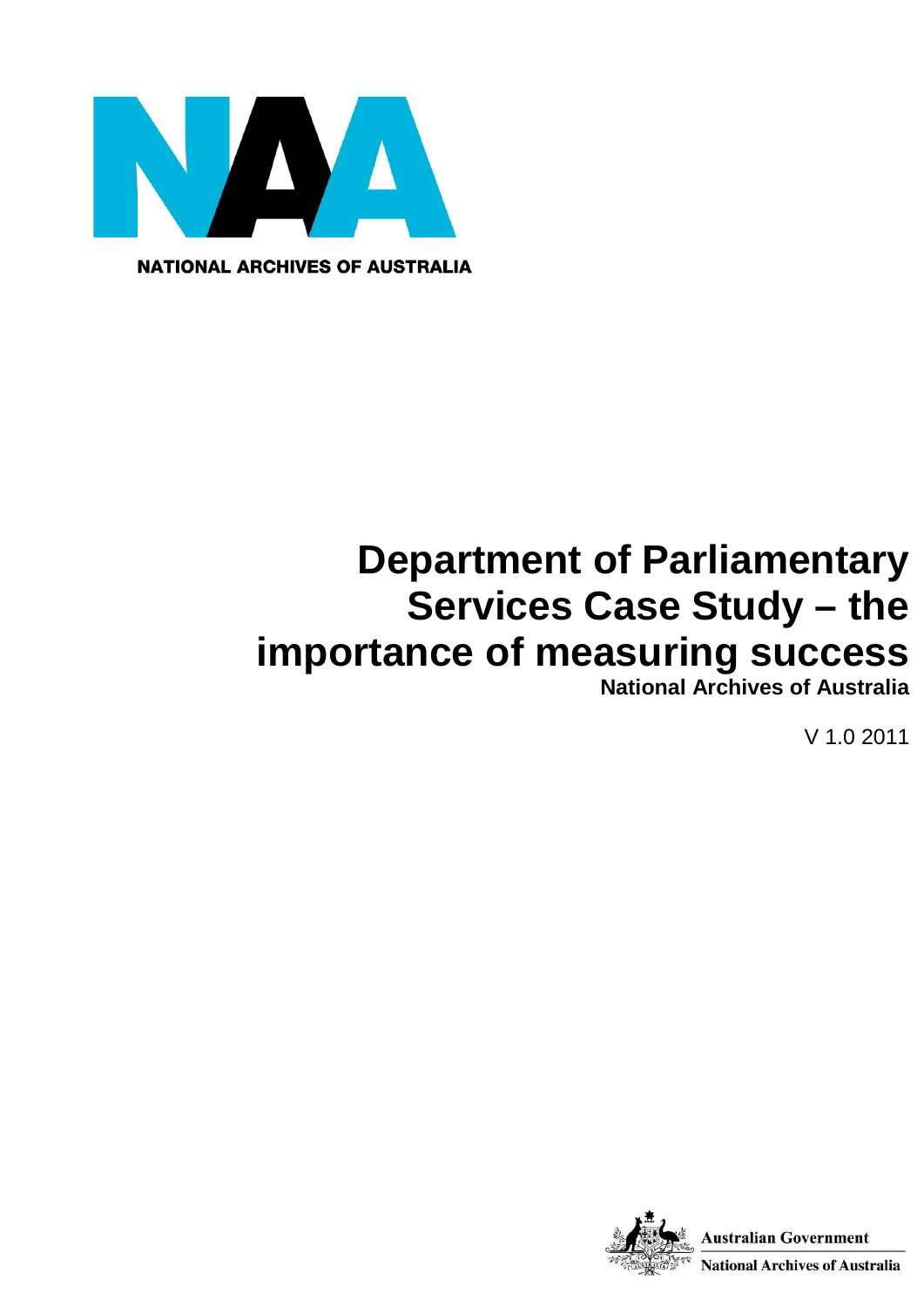© Commonwealth of Australia 2011

.

This work is copyright. Apart from any use as permitted under the *Copyright Act 1968*, no part may be reproduced by any process without prior written permission from the National Archives of Australia.

Requests and enquiries concerning reproduction and rights should be directed to the Government Information Management branch, National Archives of Australia, PO Box 7425, Canberra Mail Centre ACT 2610, Australia.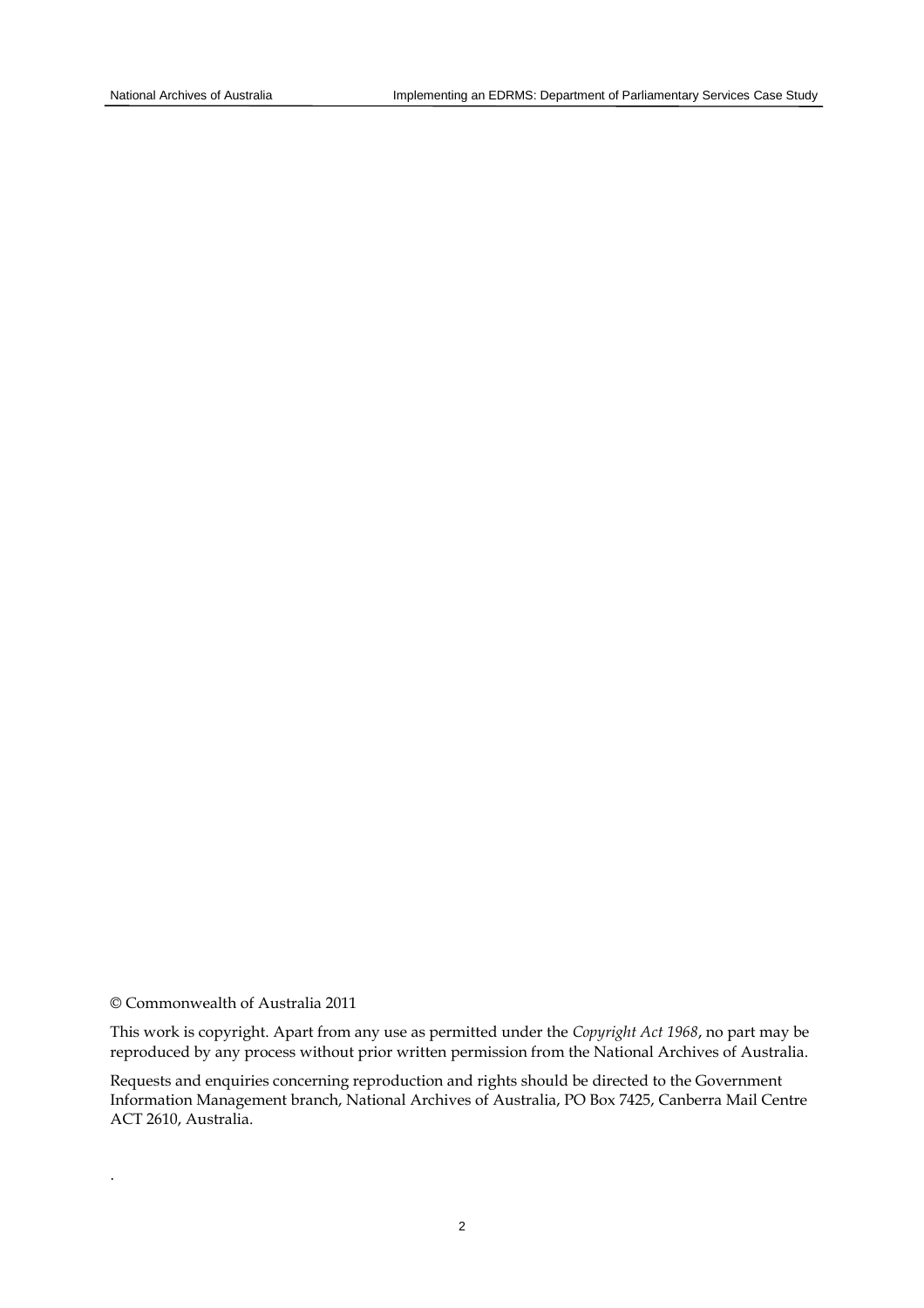# **Contents**

| Summary                                | 4 |
|----------------------------------------|---|
| Agency overview                        | 5 |
| Formation                              | 5 |
| <b>Business activities</b>             | 5 |
| Records management                     | 5 |
| About the project                      | 6 |
| Case for change                        | 6 |
| <b>Engagement of EDRMS consultants</b> | 6 |
| Upgrade of existing system             | 6 |
| Phased approach to implementation      | 6 |
| Departmental rollout                   | 7 |
| Integration of EDRMS and SharePoint    |   |
| Project completion                     | 7 |
| Project outcomes                       | 8 |
| Successful uptake                      | 8 |
| Enhanced business processes            | 8 |
| Training and support                   | 8 |
| <b>Measuring success</b>               | 8 |
| Post-implementation review             | 8 |
| Outcomes of the review                 | 9 |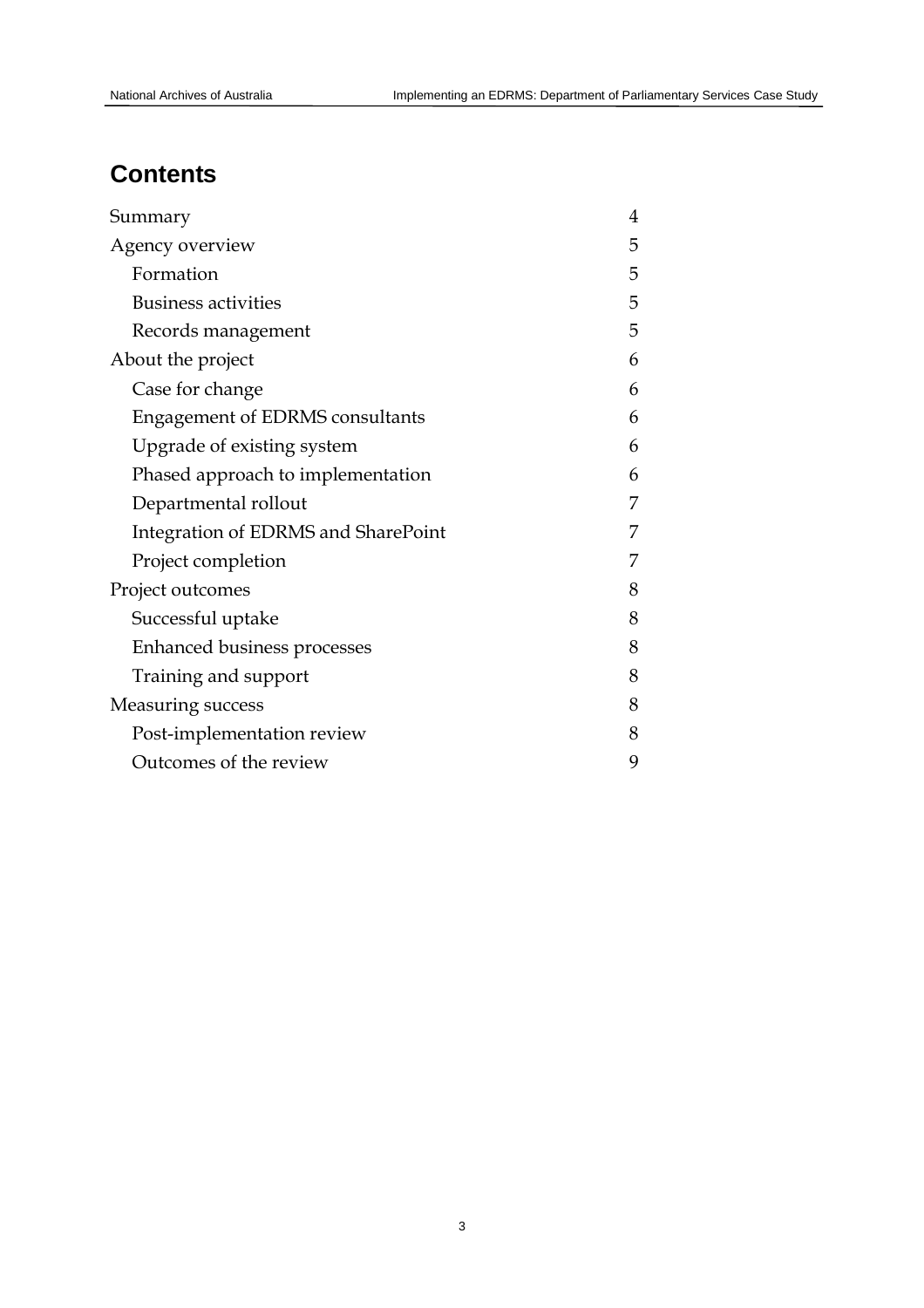# **Summary**

Formed in 2004, the Department of Parliamentary Services (DPS) is the principal service agency for Parliament House, and is one of three agencies that support the operations of the Australian Parliament and its committees. A percentage of departmental records need to be retained as national archives. Many are generated from activities that relate to preserving the heritage value of Parliament House and surrounds. The scope of DPS staff ranges from nurses, research academics, Parliamentary security and librarians to broadcasting specialists, *Hansard* editors and building maintenance personnel.

DPS was concerned about the inability to control or centrally manage email messages, versioning of electronic documents, and the inconsistencies with which desktop collaboration was carried out by staff.

It therefore initiated a project with a policy mandate to facilitate the capture, control and retrieval of electronic documents and records into an electronic document and records management system (EDRMS). Approved in June 2007, the project business case cited compliance as the primary business driver, with three targeted outcomes:

- increased staff productivity through defined business rules and training
- efficient information storage, retrieval and access
- decreased physical storage costs for hardcopy files.

This case study looks at the implementation of the project, and shows how critical it is to measure the project outcomes against original objectives to ensure continuous improvement.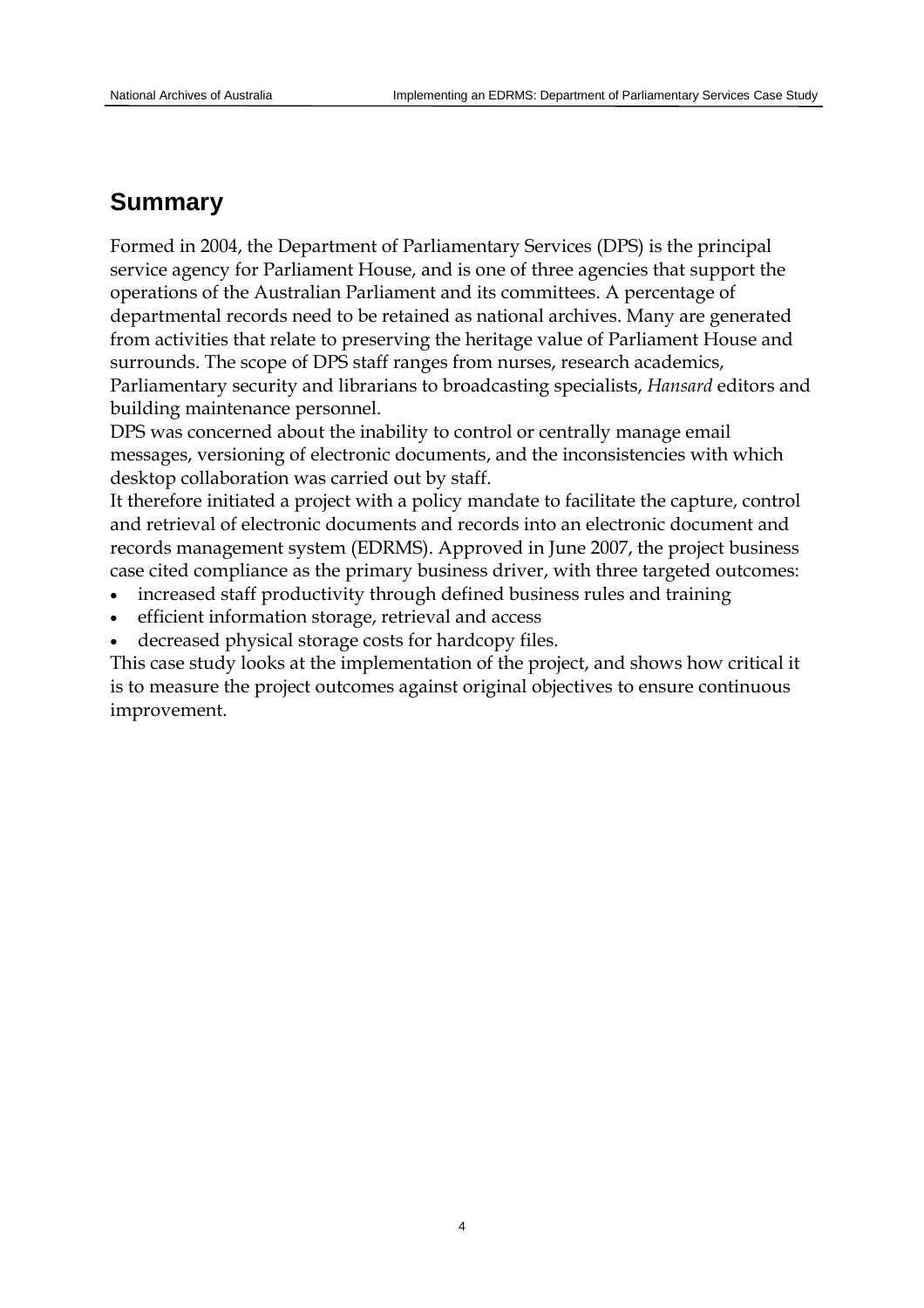# **Agency overview**

# **Formation**

Following recommendations made in 2002 by the Parliamentary Service Commissioner to the Presiding Officers, three discrete parliamentary departments were amalgamated into one by resolution of both Houses of Parliament to form the Department of Parliamentary Services (DPS) on 1 February 2004. DPS is currently one of three agencies that support the operations of the Australian Parliament and its committees, the other two being the chamber departments of the Senate and the House of Representatives.

As a service department, DPS is the principal support agency for Parliament House – a building that nearly 1 million people visit each year and where more than 3500 people work on sitting days of Parliament.

# **Business activities**

Approximately 750 DPS staff are responsible for providing a broad range of services to Senators, Members and their staff, the chamber departments, other building occupants, the Australian community and government agencies. These include:

- *Hansard* and broadcasting services for Parliament
- information, communications and technology
- library and research services to members of Parliament, parliamentary committees and other building occupants
- Parliament House building maintenance, including the surrounding landscape
- a project management office, which manages a large number of building, security, and information and communications technology projects each year.

The Secretary is the Chief Executive Officer and the principal officer of the DPS leadership team. The President of the Senate and the Speaker of the House of Representatives jointly administer DPS as the Presiding Officers.

# **Records management**

When DPS was formed, three central registries with six dedicated staff moved into one unit, with one staff member dedicated to records management in the department's Knowledge Management section in the Content Management Branch. There are now two records management staff in the Knowledge Management section, which has four staff in total. Staff use a function-based business classification scheme to assist with classifying their documents and titling hardcopy files.

Files that are no longer needed for business use are sentenced with a National Archives approved records authority.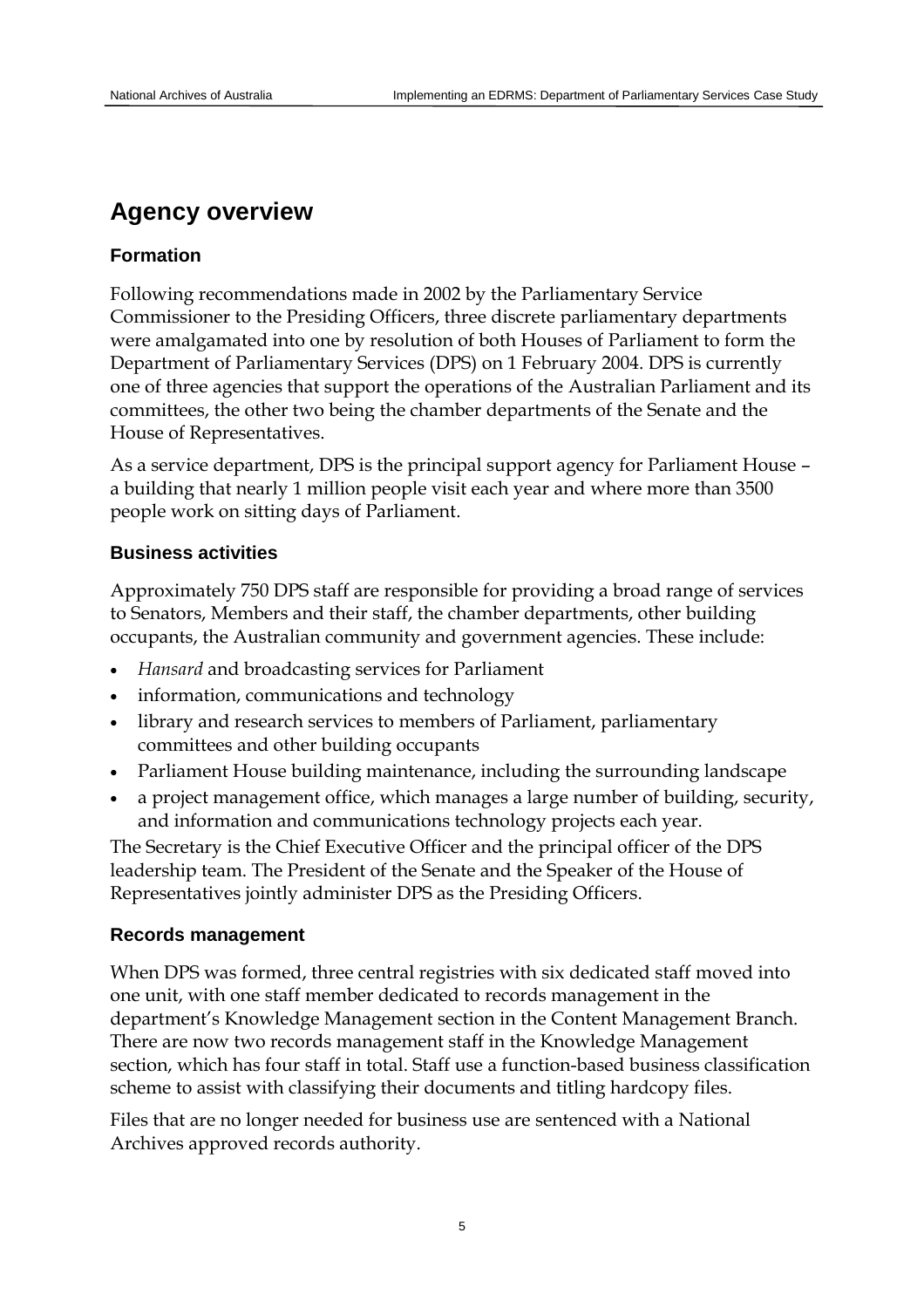A percentage of DPS records need to be retained as national archives. Many are generated from activities that relate to preserving the heritage value of Parliament House and surrounds (building, furniture, artworks, gardens and landscapes).

Up to 2009, DPS maintained a print-to-paper policy with documents printed and retained as hardcopy files. A records management system, used since the early 1980s by one of the previous departments, maintained summary details of DPS files.

# **About the project**

# **Case for change**

DPS was concerned about the inability to control or centrally manage email messages, versioning of electronic documents, and the inconsistencies with which desktop collaboration was carried out by staff. The scope of staff ranges from nurses, research academics, parliamentary security and librarians to broadcasting specialists, *Hansard* editors and building maintenance personnel.

In May 2007, DPS initiated a project to be managed by a senior DPS project manager using internal project resources. The main aim of the project was to acquire and implement an automated system to support the creation, capture, retrieval and management of documents and records by:

- mandating and facilitating the capture of electronic documents and records into an EDRMS
- defining a content management framework and business rules to enable staff to better manage electronic documents through their lifecycle from creation to disposal.

The project's business case identified compliance with the *Archives Act 1983* as the primary business driver, with three targeted outcomes:

- increased staff productivity through defined business rules and training
- efficient information storage, retrieval and access
- decreased physical storage costs for hardcopy files.

The business case was approved in June 2007.

# **Engagement of EDRMS consultants**

The project team visited agencies that used 'best practice' models of EDRMS, and identified two

main features as critical to the success of system implementation – the need to ensure adequate training and change management. Several implementation options were subsequently developed and put to the project board for consideration. The preferred option – to engage external independent consultants with EDRMS experience to partner with internal project resources – was approved towards the end of 2007.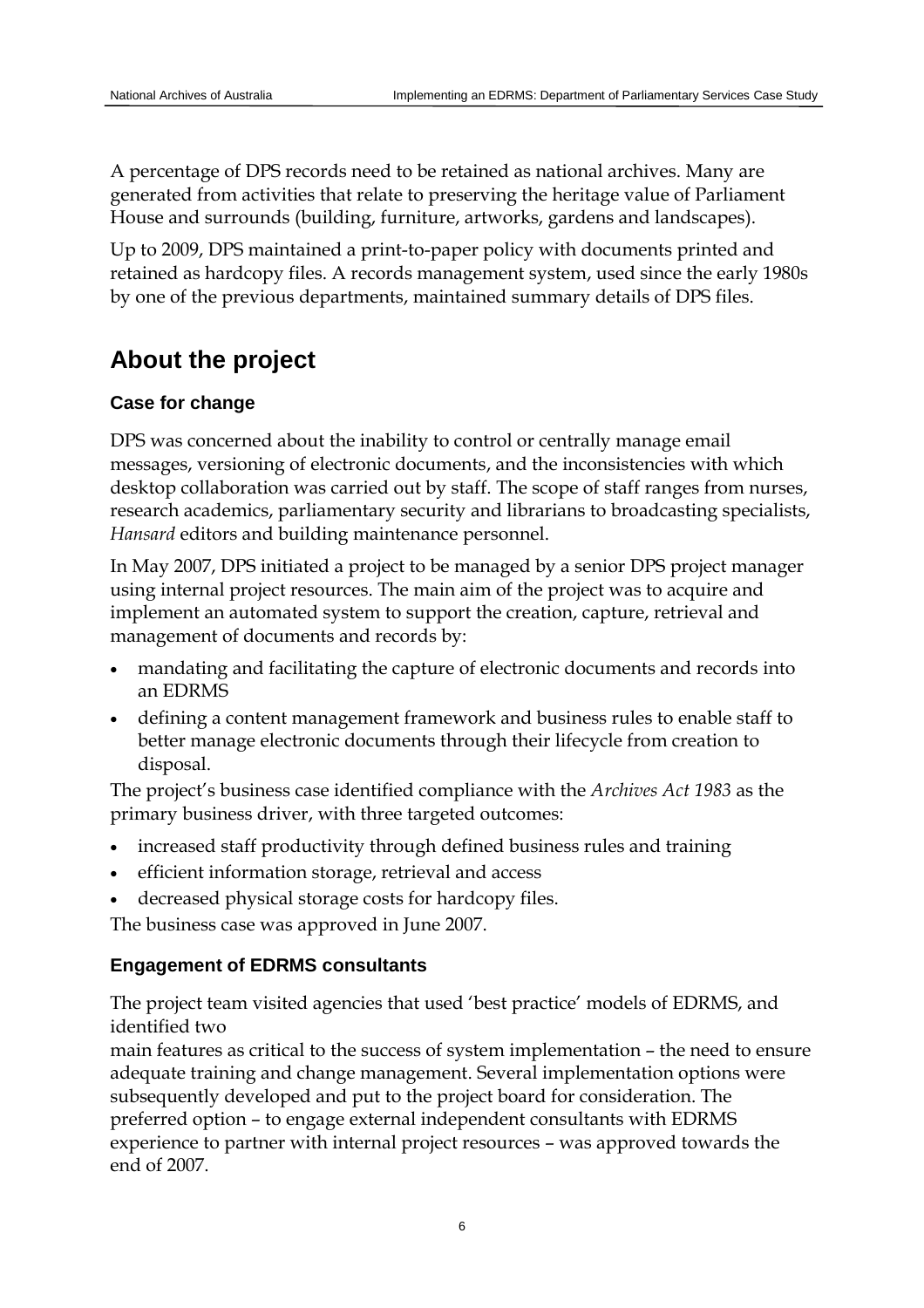# **Upgrade of existing system**

The project team prepared a request for tender to procure a commercial off-the-shelf EDRMS solution. However pending its release, a decision was made by the DPS Executive to upgrade the existing electronic records management system (ERMS) that managed paper-based records to a full EDRMS solution. As a consequence, the implementation stage of the project was brought forward.

In February 2009, the existing ERMS vendor was contracted to supply and configure the EDRMS solution, and the project team took on system integration, testing, deployment, change management and staff training. In addition, a third party was engaged for the migration process and technical support.

#### **Phased approach to implementation**

As part of the phased approach to EDRMS implementation, a proof of concept with 20 people lasting one month, and a pilot with 80 people lasting three months with production datasets, were carried out between February and July 2009.

Project team members liaised with all directors early to explain the rollout and training strategy. A 'face' of the EDRMS was created to engage staff interest – Mr Ed (**M**anaging **R**ecords and **E**lectronic **D**ocuments). The Mr Ed cartoon was used as a change management tool and to educate staff on how to use the new EDRMS. Mr Ed, along with regular articles published in the DPS newsletter, targeted and tailored presentations and briefings, and a page on the intranet to communicate project details and updates, were critical to engaging support for, and commitment to, the project.

As part of the training strategy, two discrete datasets were set up for the trials – one dataset for training and the other as a practice 'sandpit' environment. End users were invited to use the sandpit dataset to familiarise themselves with the EDRMS two weeks before attending official training sessions. Each three-hour end user tailored training session, with a capacity for 10 users, covered basic searching, user interface, creating folders, adding documents to folders, saving emails and access controls.

Enquiry users (that is, staff who do not create records but need to search the system and view documents), received very basic training that dealt with finding a folder or document, opening a reference and how to search the system.

#### **Departmental rollout**

From July to October 2009, the EDRMS extended its reach to targeted DPS staff, change management activities, staff training, onsite configuration and handover to business-as-usual mode

of operations.

Work groups were trained in order of strategic need and keenness to participate. For example, executive assistants were seen as an important group because of their strategic position within DPS. Following training, users started creating folders and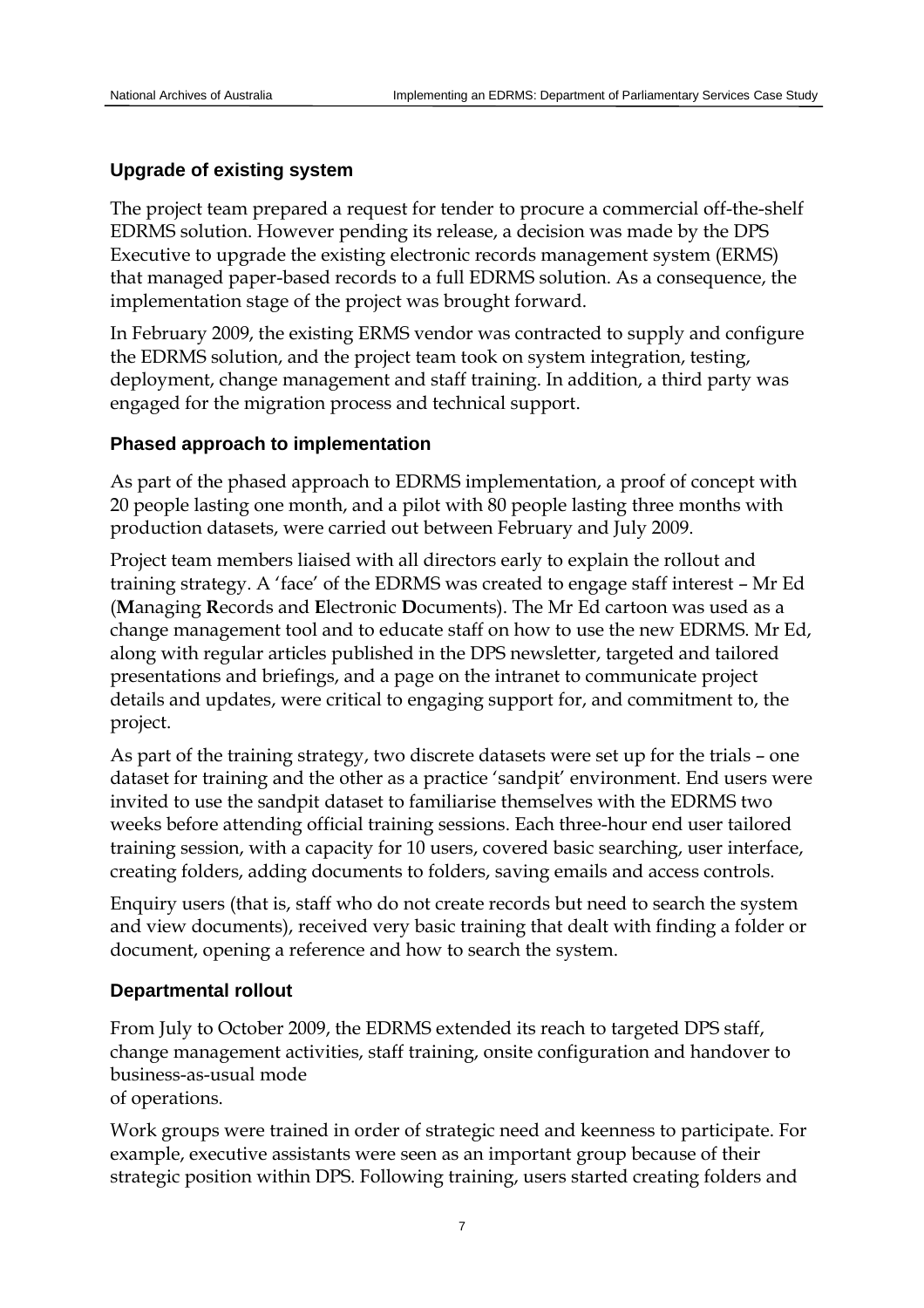saving electronic documents, and were contacted and offered assistance by the project team. Additional ongoing support involved a combination of floor walking, a telephone enquiry service and tip sheets on the project portal. Additional support was provided by internal DPS helpdesk staff.

As part of the change management plan, Mr Ed provided advice in the online staff magazine. Mr Ed has proven to be very popular and a very successful way of promoting TRIM throughout the department.

### **Integration of EDRMS and SharePoint**

SharePoint is used by several areas in DPS, and the original implementation plan included the need to integrate SharePoint with the EDRMS. However, the TRIM/SharePoint interface at that time only worked with 32-bit operating systems, and DPS used SharePoint 2007 in a 64-bit system. Therefore, integration could not proceed when the proof of concept stage started in February 2009.

Suitable versions of both SharePoint and the EDRMS were subsequently released, which enabled integration to occur. However, the project consultants recommended that the integration of these systems be delayed until a review of SharePoint status in DPS was completed and upgrading of the EDRMS was considered towards the end of 2011.

### **Project completion**

In May 2011, formal activities to close the project were undertaken by the project team in accordance with the DPS' Project Management Office requirements. By June 2011, the EDRMS had been rolled out to 500 end users and approximately half of these were regularly creating and saving records in the system. It is expected that many users will require re-training as they are not regular users and may forget how to use the system.

# **Project outcomes**

# **Successful uptake**

A large number of EDRMS users have reported a high satisfaction rate, stating that email management in particular is much more efficient. More than 1700 documents are registered in the EDRMS each week.

One of the main factors contributing to the successful uptake of the EDRMS was the support of the DPS Executive. They demanded all correspondence to the Secretary and Deputy Secretary's office have an EDRMS reference number. This forced branch heads and their directors to use the system.

Another factor was identifying work groups who would adapt quickly to the EDRMS and get them trained and using the system early. For this to occur, an understanding of how each work group manages their documentation assisted in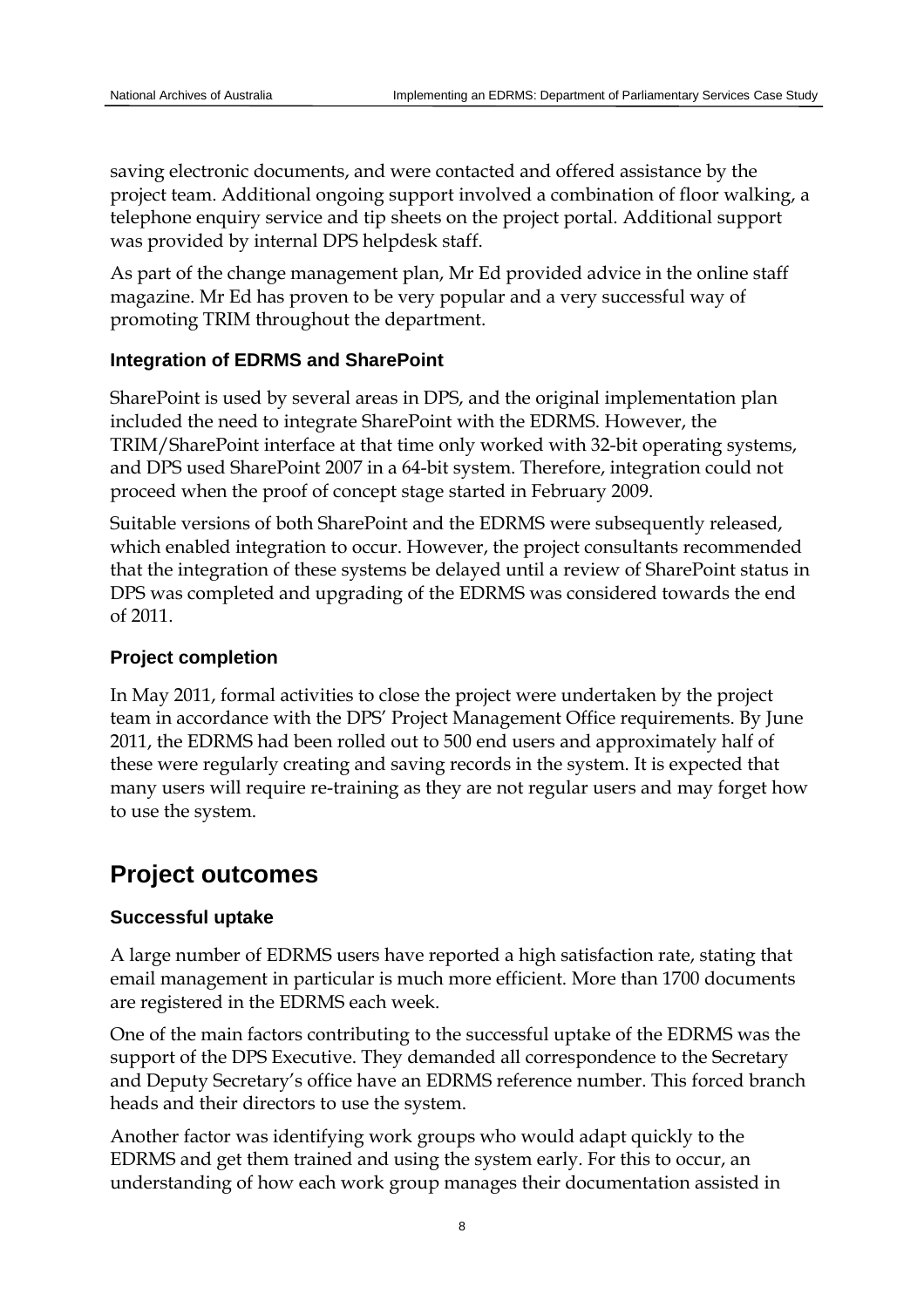mapping work group folders to EDRMS folders. The new system then started to make sense to users.

### **Enhanced business processes**

Where business processes could be enhanced, specific record types were used. For example, a 'project' record type was developed to assist project staff manage project documentation. To make it easier to create project folders, terms from the DPS business classification scheme were mapped to the project management methodology (PRINCE2).

# **Training and support**

Continual training and support were essential, and users eventually 'got it' once they were confident with the system. Patience and perseverance were sometimes required for staff with a low level of computing skills, but they are now able to effectively use the EDRMS. As mentioned earlier, the regular Mr Ed cartoons, tip sheets and TRIM advice have proven to be an innovative and successful training and promotion tool for TRIM in the department.

# **Measuring success**

Eighteen months after the full rollout of the EDRMS, external consultants carried out a post-implementation review of the project. Measuring success of the EDRMS project was important because it provided a means of determining if the original objectives had been met and whether the benefits to the organisation had been realised.

# **Post-implementation review**

The key objectives of the review were to:

- assess whether the EDRMS has been implemented in a way that ensures it is meeting the requirements of its users and original objectives
- ensure security aspects have been properly addressed.

The scope of work included examining and reporting on:

- whether the key objectives of implementing the EDRMS as per the original project plan and business case documentation had been met
- whether the system is meeting the needs and requirements of users, through discussions with a sample of DPS staff (this included ascertaining whether appropriate training and guidance had been provided)
- the security measures in place, the policies and procedures around these security measures, and whether they are appropriately administered.